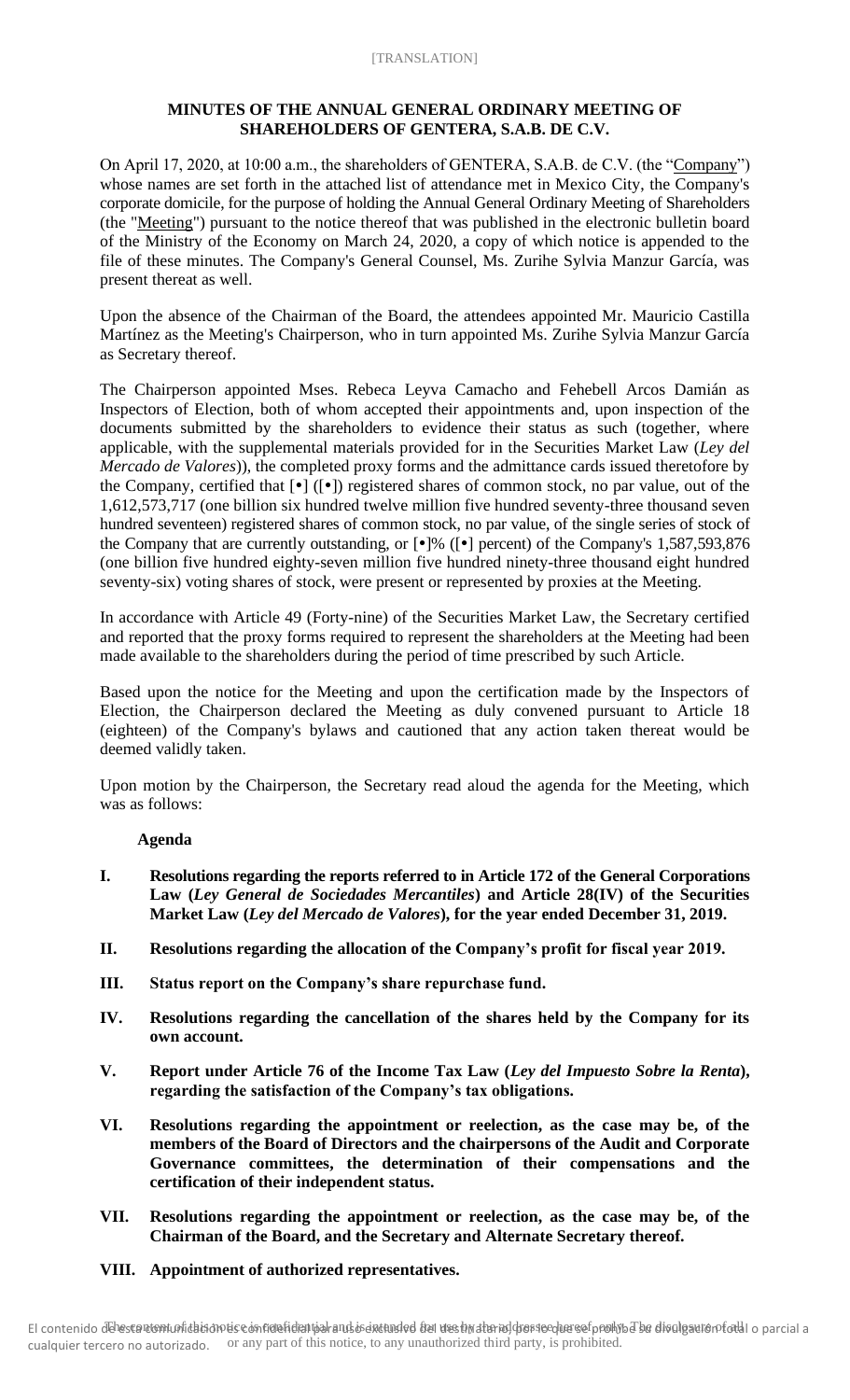The shareholders discussed, deliberated on and addressed each and all of the items of business included in the agenda, and, following a reading of the motions submitted in connection therewith, which are appended to the file of these minutes, took the following actions by a majority of the votes present or represented at the meeting:

#### **Resolutions**

- **I. Resolutions regarding the reports referred to in Article 172 of the General Corporations Law (***Ley General de Sociedades Mercantiles***) and Article 28(IV) of the Securities Market Law (***Ley del Mercado de Valores***), for the year ended December 31, 2019.**
	- I.1 It is hereby resolved to acknowledge and approve (i) the reports submitted by the Corporate Governance and Audit committees pursuant to Article 43 of the Securities Market Law; (ii) the report on the Company's operations during the year ended December 31, 2019, as submitted by the Chief Executive Officer pursuant to Article 44(XI) of the Securities Market Law, including (a) the Company's annual sustainability report for 2019 and (b) the Company's consolidated financial statements for 2019, together with the independent auditor's report thereon; (iii) the opinion issued by the Board of Directors with respect to the report submitted by Chief Executive Officer; (iv) the report on the principal accounting and disclosure policies and criteria followed in connection with the preparation of the Company's financial information, as submitted by the Board of Directors pursuant to Article 172(b) of the General Corporations Law; and (v) the report on the activities of the Board of Directors during 2019, as submitted by the Board of Directors pursuant to Article 28(IV)(e) of the Securities Market Law. The aforementioned reports were read aloud by the Secretary upon motion by the Chairperson.
	- I.2 It is hereby resolved to attach to the minutes of this Meeting a copy of each of the reports referred to in item I.1 above, including the Company's financial statements as of and for the year ended December 31, 2019, which are comprised of the following documents:
		- **Balance Sheet;**
		- Income Statement;
		- Statement of Changes in Stockholders' Equity;
		- Cash Flow Statement: and
		- Notes to the Financial Statements.
	- I.3 It is hereby resolved to approve each and all of the actions taken and the transactions entered into by the Company during the year ended December 31, 2019. Based upon the above, it is further resolved to approve and ratify each and all of the actions taken by the Company's Chief Executive Officer, Board of Directors (both as a whole and through each of its members) and intermediate management bodies (both as a whole and through each of their members) during the year ended December 31, 2019, as well as the transactions entered into by the Company and its management bodies, including any committee thereof, during the current fiscal through the date of this Meeting.
	- I.4 It is hereby resolved to ratify each and all of the actions taken and the resolutions adopted by the Board of Directors, the Audit Committee and the Corporate Governance Committee (both as a whole and through each of their members) at the meetings held by such management bodies during the period from January 1 to December 31, 2019, and those taken or adopted thereby during the current fiscal year through the date of this Meeting, including, without limitation, each and all of the actions taken by the members of such management bodies during the aforementioned periods. It is further resolved to release each and all of the members of such management bodies, as well as the Company's Chief Executive Officer and Secretary, from any liability arising as a result of their appointments to their positions or the performance of the duties associated therewith.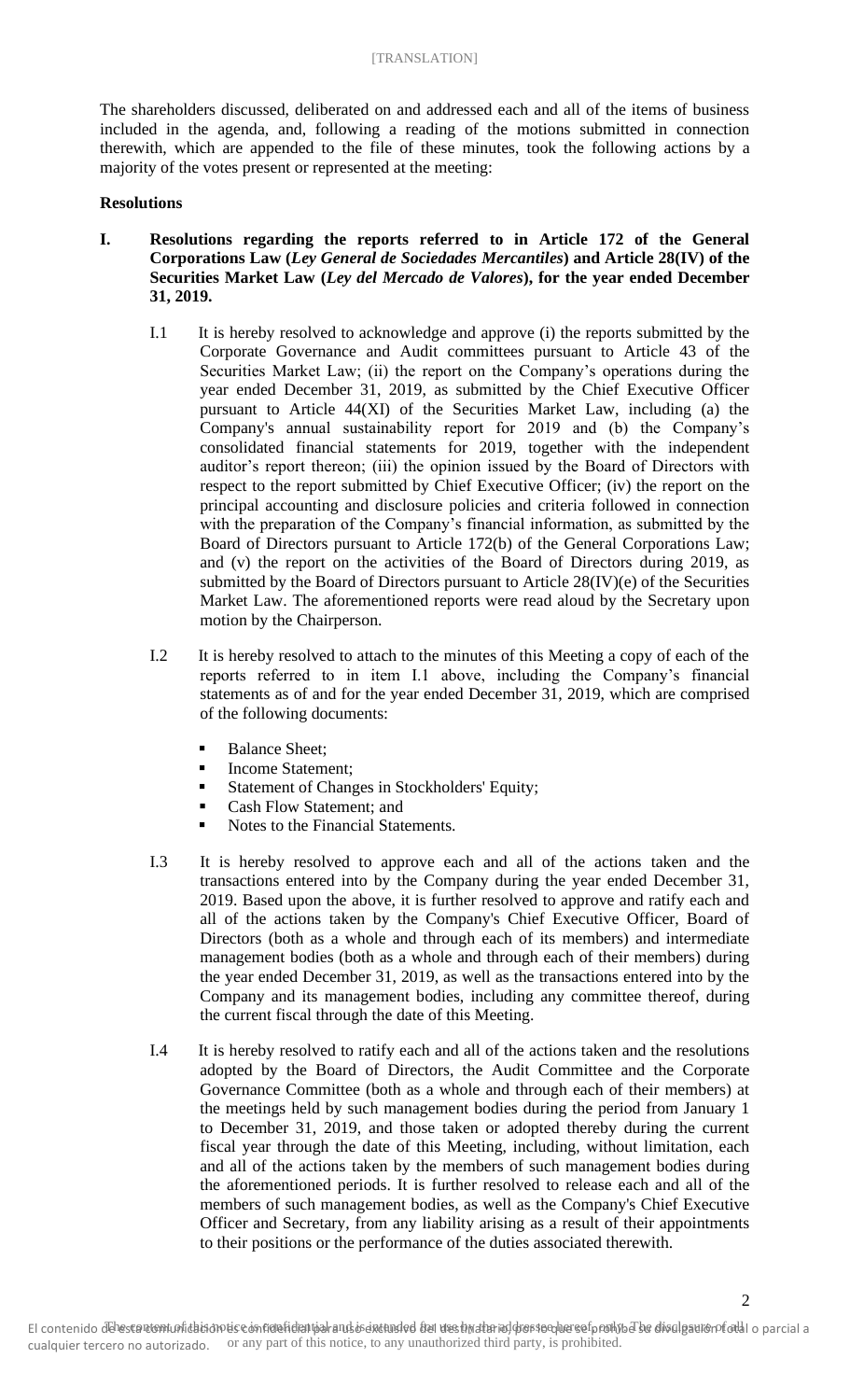### **II. Resolutions regarding the allocation of the Company's profit for fiscal year 2019.**

- II.1 It is hereby resolved that the Company's net profit pursuant to its audited financial statements as of and for the year ended December 31, 2019, be allocated as follows:
	- (i) The amount of Ps.3,274,481,093.98 (three billion two hundred seventy-four million four hundred eighty-one thousand ninety-three pesos and ninety-eight cents) shall be allocated to the retained earnings accounts.
- II.2 Based upon a recommendation by the Board of Directors, it is hereby resolved to approve and pay no dividends in connection with the year ended December 31, 2019.

#### **III. Status report on the Company's share repurchase fund.**

- III.1 It is hereby resolved to acknowledge and approve in its terms the report on the condition of the Company's share repurchase fund, as submitted pursuant to the last paragraph of Article 56 (fifty-six) of the Securities Market Law, Article 60(III) of the General Rules for Issuers and Other Market Participants (*Disposiciones de carácter general aplicables a las emisoras de valores y a otros participantes del mercado de valores*) (the "General Rules"), and the Company's Share Repurchase and Resale Policies. A copy of said report is to be attached to the minutes of this meeting.
- III.2 Based upon a recommendation by the Board of Directors, it is hereby resolved to suspend the use of the share repurchase fund until further notice by the Board of Directors.

#### **IV. Resolutions regarding the cancellation of the shares held by the Company for its own account.**

- IV.1 It is hereby resolved, in the Company's best interest, to cancel 19,716,841 (nineteen million seven hundred sixteen thousand eight hundred forty-one) shares of the Company's single series of common stock, no par value, representing a portion of its variable capital, which shares were repurchased by the Company during the period from April 27, 2018 to February 8, 2019; provided, that such cancellation shall not amount to a decrease in the Company's capital.
- IV.2 As a result of the above, as of the date hereof the Company's capital is divided into 1,592,856,876 (one billion five hundred ninety-two million eight hundred fifty-six thousand eight hundred seventy-six) registered shares of a single series of common stock, no par value, of which 415,595,676 (four hundred fifteen million five hundred ninety-five thousand six hundred seventy-six) registered shares of common stock, no par value, account for the fixed portion of the Company's capital and 1,177,261,200 (one billion one hundred seventy-seven million two hundred sixty-one thousand two hundred) registered shares of common stock, no par value, account for the variable portion of the Company's capital.
- IV.3 Based upon the above, it is hereby resolved to: (i) take all such actions as may be necessary to withdraw from Indeval the 19,716,841 (nineteen million seven hundred sixteen thousand eight hundred forty-one) shares that have now been canceled; (ii) update the registration of the Company's securities with the National Securities Registry (*Registro Nacional de Valores*); and (iii) exchange the stock certificates that are currently deposited with Indeval, to reflect the cancellation of the aforementioned shares.

### **V. Report under Article 76 of the Income Tax Law (***Ley del Impuesto Sobre la Renta***), regarding the satisfaction of the Company's tax obligations.**

It is hereby resolved to acknowledge the submission of the report prescribed by Article 76 of the Income Tax Law, regarding the satisfaction of the Company's tax obligations for the year ended December 31, 2019, which report was read aloud by the Secretary. According to such report, as of the date hereof the Company is in compliance with all of its tax obligations. A copy of said report is to be attached to the minutes of this meeting.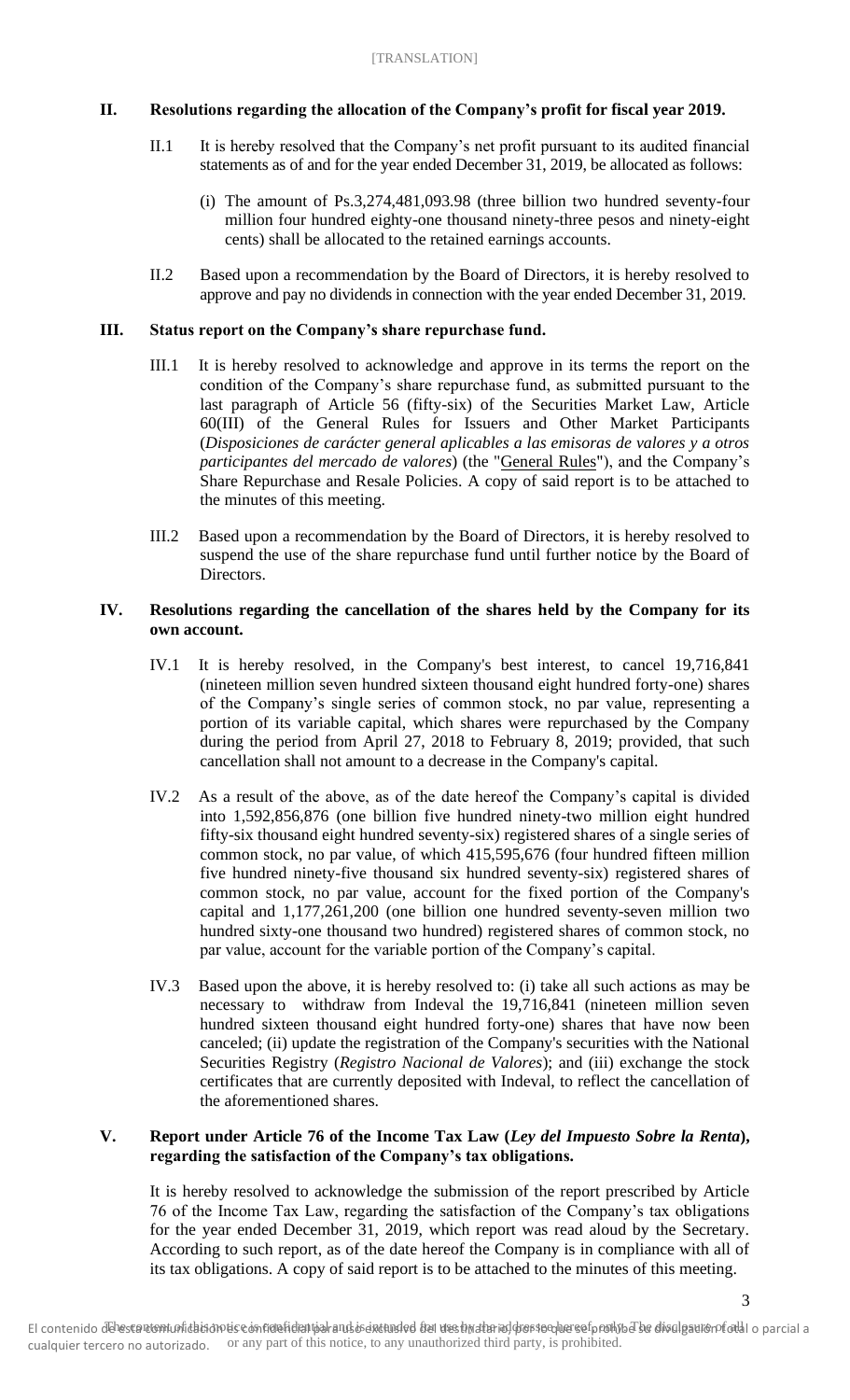# **VI. Resolutions regarding the appointment or reelection, as the case may be, of the members of the Board of Directors and the chairpersons of the Audit and Corporate Governance committees, the determination of their compensations and the certification of their independent status.**

- VI.1 It is hereby resolved to reelect Messrs. Antonio Rallo Verdugo, Carlos Antonio Danel Cendoya, Carlos Labarthe Costas, Francisco Javier Arrigunaga Gómez del Campo, John Anthony Santa María Otazúa, José Ignacio Ávalos Hernández, José Manuel Canal Hernando, Juan Ignacio Casanueva Pérez and Luis Alfonso Nicolau Gutiérrez, and Mses. Martha Elena González Caballero and Rose Nicole Dominique Reich Sapire, to the Board of Directors.
- VI.2 As a result of the above, the Board of Directors of the Company shall be hereafter comprised of the following individuals, whose independent or related status is noted next to their respective names:

| <b>Directors</b>                            | <b>Status</b> |
|---------------------------------------------|---------------|
| Antonio Rallo Verdugo                       | Independent   |
| Carlos Antonio Danel Cendoya                | Related       |
| <b>Carlos Labarthe Costas</b>               | Related       |
| Francisco Javier Arrigunaga Gómez del Campo | Independent   |
| John Anthony Santa María Otazúa             | Independent   |
| José Ignacio Ávalos Hernández               | Related       |
| José Manuel Canal Hernando                  | Independent   |
| Juan Ignacio Casanueva Pérez                | Related       |
| Luis Alfonso Nicolau Gutiérrez              | Independent   |
| Martha Elena González Caballero             | Independent   |
| Rose Nicole Dominique Reich Sapire          | Independent   |

- VI.3 It is hereby resolved to reelect Ms. Rose Nicole Dominique Reich Sapire as Chair of the Corporate Practices Committee.
- VI.4 It is hereby resolved to reelect Ms. Martha Elena González Caballero as Chair of the Audit Committee.
- VI.5 Those directors who hold senior management positions will receive no compensation whatsoever in connection with the performance of their duties as board members. All other members of the Board of Directors and of any committee thereof will receive such compensations as the Corporate Governance Committee may determine.
- VI.6 It is hereby resolved that the Company shall hold each member of its Board of Directors, Audit Committee and Corporate Governance Committee, as well as its Secretary and its Chief Executive Officer, free and harmless from any claim, complaint, proceeding or investigation instituted against him or her as a result of the lawful performance of his or her duties as a member of the Board or of the aforementioned intermediate management bodies, or as the Company's Secretary or Chief Executive Officer, including any damage or loss suffered or settlement paid (where advisable) by him or her and all of the reasonable, documented fees and expenses of any attorneys and other advisors retained to defend such individual's interests in connection with the above, but excluding any claim, complaint, proceeding or investigation arising as a result of such individual's own negligence, willful misconduct, bad faith or unlawful acts.
- VI.7 It is hereby resolved to ratify each and all of the resolutions adopted by the Board of Directors, the Audit Committee and the Corporate Governance Committee at the meetings held by such management bodies during the period from January 1 to December 31, 2019, and during the current fiscal year through the date of this Meeting, as well as each and all of the actions taken by the Board of Directors, the Audit Committee, the Corporate Governance Committee and the Secretary during the aforementioned periods. It is further resolved to release each and all of the members of such management bodies, as well as the Company's Secretary, from any liability arising as a result of his or her appointment to his or her position or his or her performance of the duties associated therewith.